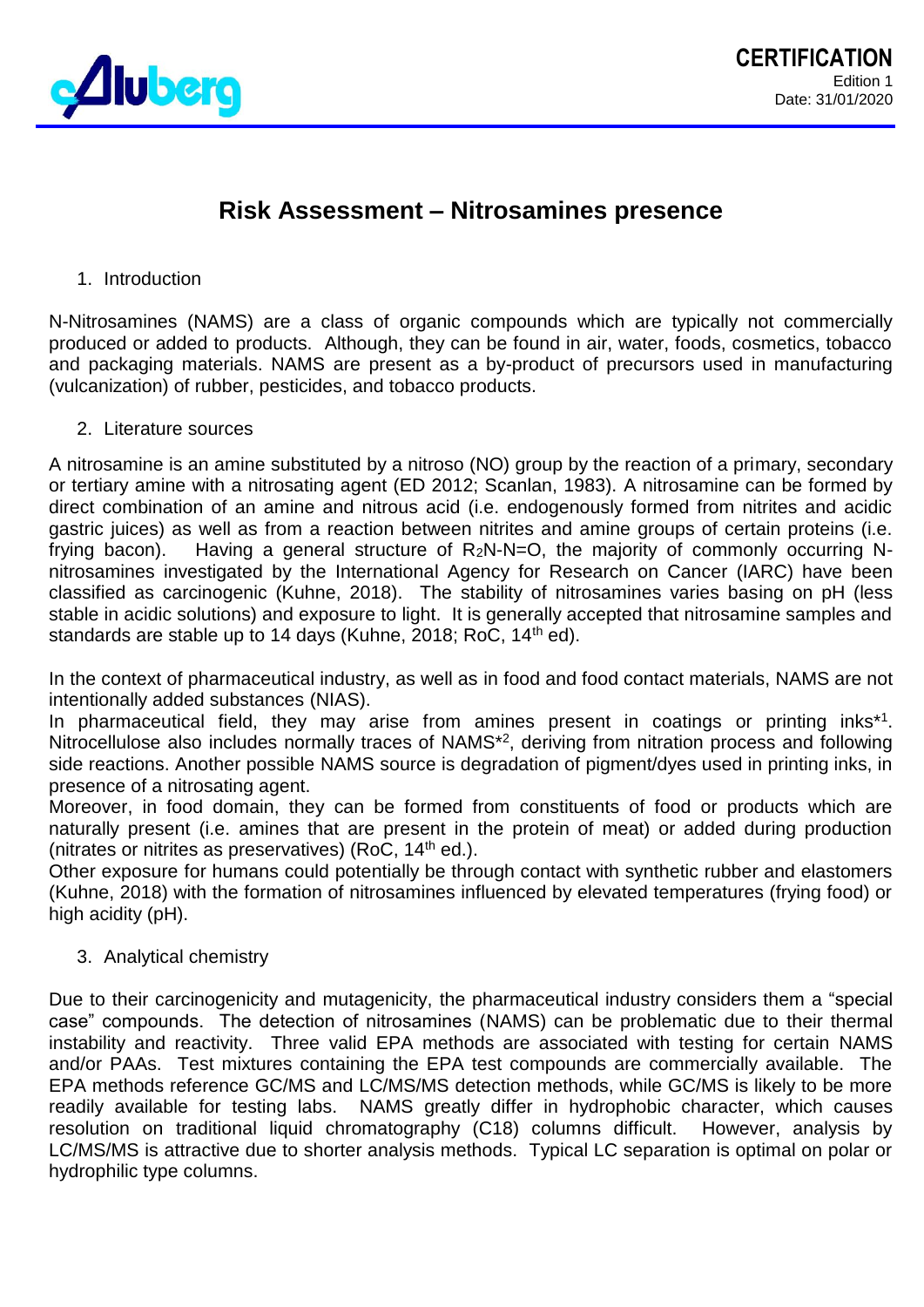

While GC/TEA is considered the gold standard for NAMS detection, this is a specialized detector that many may not have. Dallinga et al. (2001) provides a comparison of GC/MS and GC/TEA showing GC/MS detection limits lower than GC/TEA, with a strong correlation between the detection methods. Additionally, the US FDA is currently using HS-GC/MS and GC/MS/MS methods for the analysis of nitrosamine impurities in pharmaceuticals (FDA, 2018 and 2019).

In addition to gas chromatography - Thermal Energy Analyzer (GC-TEA), the European Committee for Standardization (CEN) specified liquid chromatography-tandem mass spectrometry (LC/MS/MS) with atmospheric pressure chemical ionization (APCI) as standard methods for the detection of nitrosamines (Kuhne et al 2018; CEN 2013).

Most of the methods for extraction are destructive and higher temperature methods are used when the substrates of interest are rubber, i.e. baby bottle nipples, o-ring seals in oral inhalers. Care should be taken when analyzing for NAMS so as not to *create* NAMS in the process. A more appropriate method might be something closer to the EPA sampling and analysis from water by SPE purification using an ethanol migration simulant, etc. Modifications could be made for the application.

With a variety of detection methods available, analytical labs have the option to choose a method suitable for their individual equipment and capabilities or employ an outside testing services. The above mentioned methods describe and detail extraction and detection of various NAMS. Most referenced methods are targeted SIM (selected ion monitoring) or MRM (multiple reaction monitoring), depending on analytical instrumentation. Methods employ internal standards with spike recovery. Where untargeted analyses are desired, an MS scanning mode may be appropriate with care taken for sensitivity of detection.

## 4. Risk Assessment

Industrial Associations, even before the popping out of NAMS in medical field, have tackled this issue, as it was already known that such compounds were/can be present in raw materials or finished goods. In this sense some papers were already published in the past years and are in some cases publicly available/have been published on specialized press.

There are also examples where food control authorities have tested printed articles looking for NAMS or their precursors.

About Aluberg's preparation of raw materials/equipment and manufacturing process, there is no presence of acidic step conditions, high temperature treatment, use of solvent, presence of stressing manufacturing conditions etc. that may address NAMS formation, so a contamination in this sense can be excluded. As NAMS aren't constituents of the article and process cannot generate them, their presence can be excluded.

In order to prevent possible cross contamination from product based on Nitrocellulose, specific cleaning procedures are implemented, with a complete and accurate decontamination of the production equipment, when a change in manufacturing campaign implies Nitrocellulose containing products.